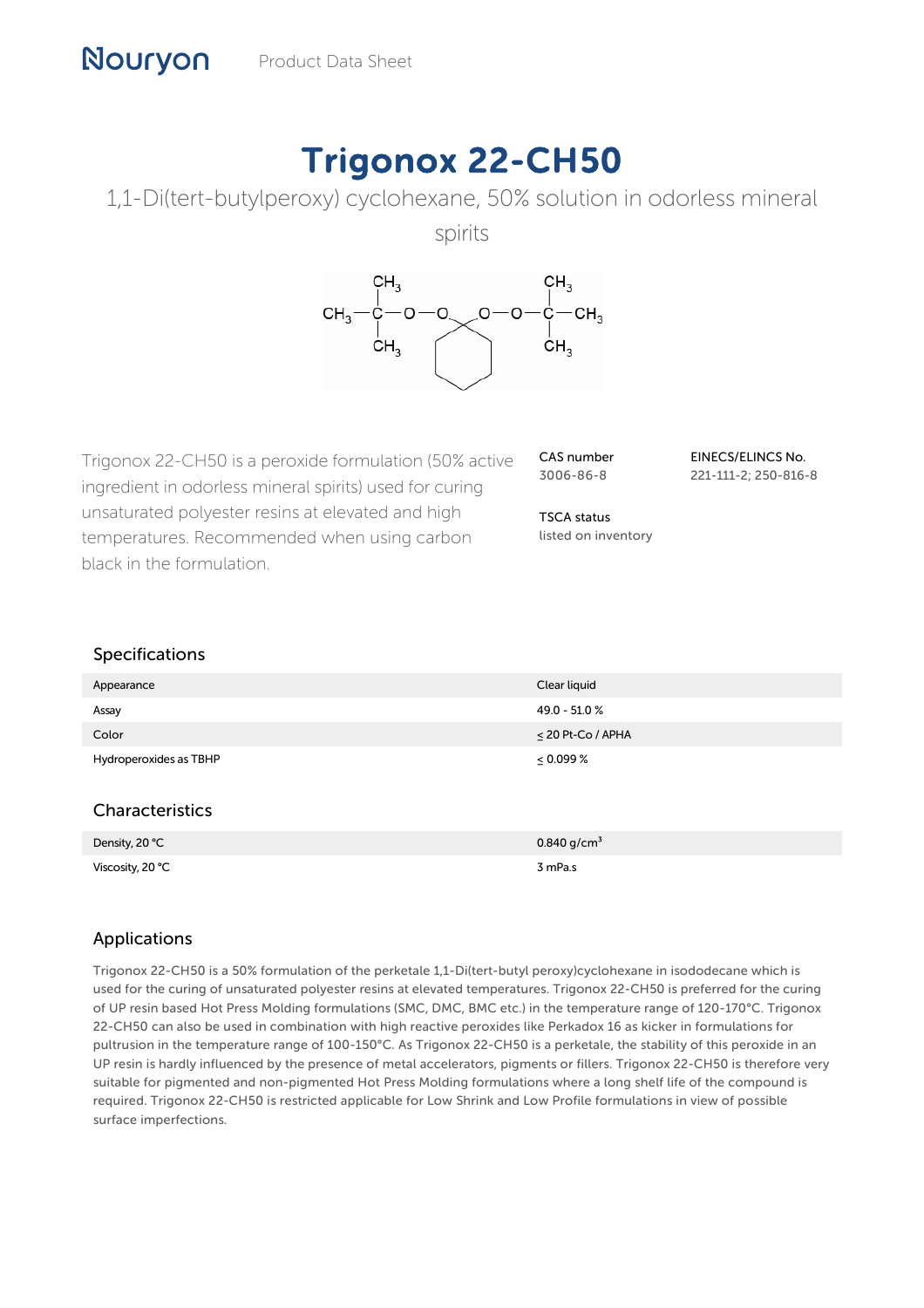# Thermal stability

Organic peroxides are thermally unstable substances, which may undergo self-accelerating decomposition. The lowest temperature at which self-accelerating decomposition of a substance in the original packaging may occur is the Self-Accelerating Decomposition Temperature (SADT). The SADT is determined on the basis of the Heat Accumulation Storage Test.

| <b>SADT</b> | 70°C                                                                                                                                                 |
|-------------|------------------------------------------------------------------------------------------------------------------------------------------------------|
| Method      | The Heat Accumulation Storage Test is a recognized test method for the<br>determination of the SADT of organic peroxides (see Recommendations on the |
|             | Transport of Dangerous Goods, Manual of Tests and Criteria – United Nations,                                                                         |
|             | New York and Geneva).                                                                                                                                |

#### Storage

Due to the relatively unstable nature of organic peroxides a loss of quality can be detected over a period of time. To minimize the loss of quality, Nouryon recommends a maximum storage temperature (Ts max. ) for each organic peroxide product.

| Ts Max. | $25^{\circ}$ C                                                                                                                                                               |
|---------|------------------------------------------------------------------------------------------------------------------------------------------------------------------------------|
| Note    | When stored under the recommended storage conditions, Trigonox 22-CH50 will<br>remain within the Nouryon specifications for a period of at least 3 months after<br>delivery. |

#### Packaging and transport

The standard packaging is a 30-liter HDPE can (Nourytainer) for 25 kg peroxide solution. Both packaging and transport meet the international regulations. For the availability of other packed quantities contact your Nouryon representative. Trigonox 22-CH50 is classified as Organic peroxide type D; liquid, Division 5. 2; UN 3105; PG II.

# Safety and handling

Keep containers tightly closed. Store and handle Trigonox 22-CH50 in a dry well-ventilated place away from sources of heat or ignition and direct sunlight. Never weigh out in the storage room. Avoid contact with reducing agents (e. g. amines), acids, alkalis and heavy metal compounds (e. g. accelerators, driers and metal soaps). Please refer to the Safety Data Sheet (SDS) for further information on the safe storage, use and handling of Trigonox 22-CH50. This information should be thoroughly reviewed prior to acceptance of this product. The SDS is available at nouryon.com/sds-search.

## Major decomposition products

Carbon dioxide, methylhexanoate, methane, cyclohexanone, tert-butanol, acetone, hexanoic acid